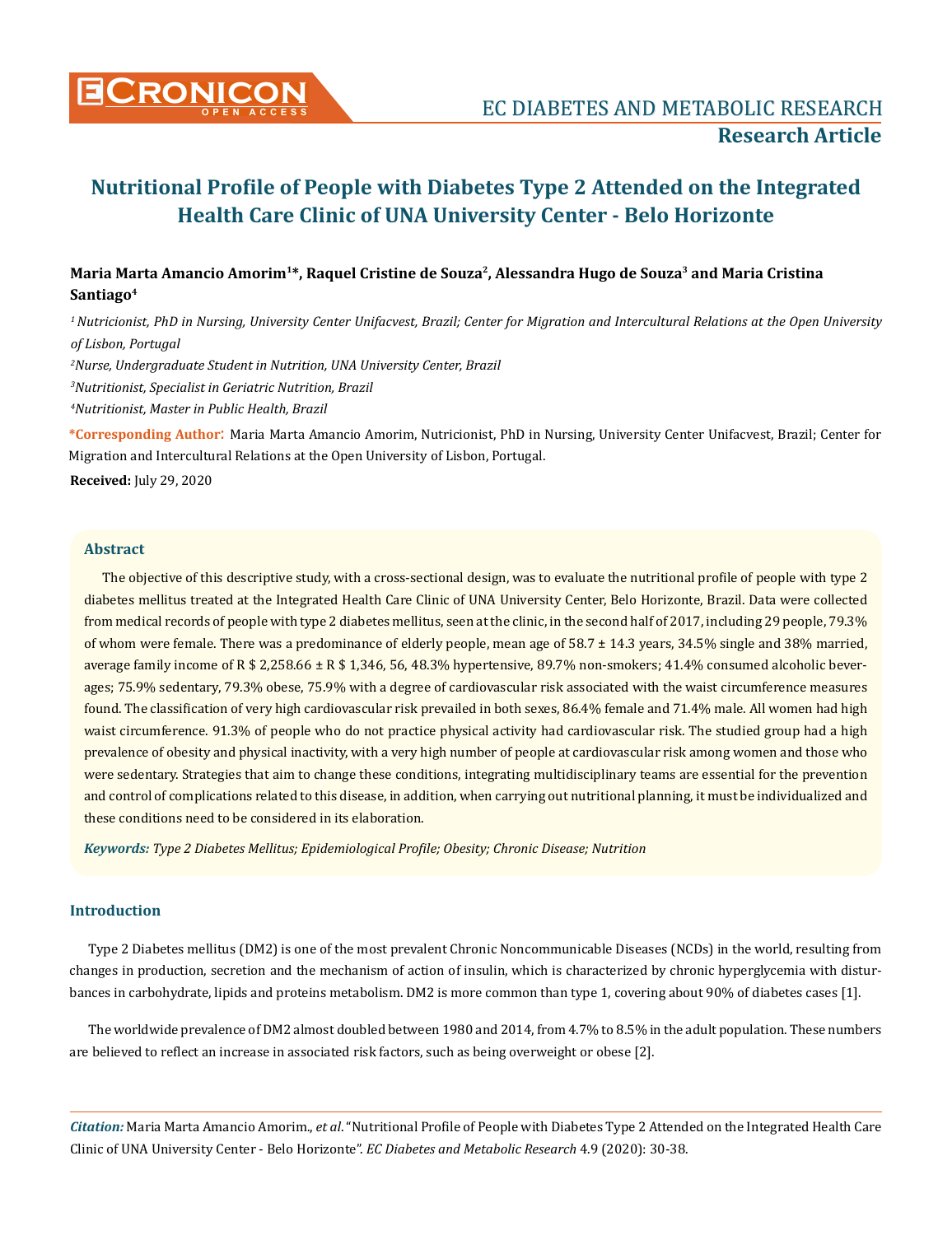31

Brazil ranks fourth among the countries with the highest number of diabetics, about 14.3 million in 2015, according to a study carried out by the International Diabetes Federation [3]. In 2013, a National Health Survey conducted by the Brazilian Institute of Geography and Statistics (IBGE) and the Ministry of Health concluded that 6.2% of the Brazilian population aged 18 years or older reported having DM2 [4]. The higher prevalence of DM2 in Brazil has been associated with increased rates of overweight and obesity related to lifestyle changes such as: eating habits and physical inactivity. Changes in the food intake of the Brazilian population, such as the low consumption of fiber-rich foods, an increase in the proportion of saturated fats and simple carbohydrates in the diet, associated with physical inactivity are considered to be causal factors of obesity. Other chronic diseases, population aging and family history of diabetes are also added [5,6].

In addition, DM2 is related to high social and economic costs, both for the individual and for society. Its costs are mainly related to a high frequency of acute and chronic complications, such as renal, ophthalmic, neurological, circulatory and peripheral causes of hospitalizations, disabilities, loss of life productivity and premature death, negatively influencing their quality of life people and burdening health system spending.

The knowledge of this population allows the planning and application of general strategies more appropriate for a better control and treatment of the disease. From this study it is possible to establish health care planning and more effective educational activities aimed at this audience.

#### **Objective of the Study**

Given the context presented, the objective of this study is to assess the nutritional profile of people with DM2 treated at the Integrated Clinic for Health Care of UNA University Center, Belo Horizonte, Brazil.

#### **Methods**

This is a descriptive study, with a cross-sectional design, carried out through data collection in records of the first consultation of the medical records of patients with DM2, at the Integrated Clinic of Health Care at Centro Universitário UNA, Belo Horizonte, Brazil

The inclusion criteria were patients with a diagnosis of DM2 who underwent nutritional consultations at the clinic in the second half of 2017 and the exclusion criteria were patients who did not present the complete records of the variables under study, or who did not have DM2.

The study was initiated after approval by the Research Ethics Committee of UNA University Center under the number CAAE 67531517.2.0000.5098 and the Free and Informed Consent Term was waived because it was secondary data.

The patient profile was built from the collection of data in the medical records of these people, referring to the first consultation at the clinic. Socio-demographic data (gender, age group, family income, marital status), anthropometric data (weight, height, waist circumference - WC), lifestyle (smoking, drinking, physical activity, comorbidities) were considered.

The age classification was performed, dividing the sample into people under 30 years old, adults aged 30 to 59 years and elderly people aged 60 years or over.

Body weight and height were measured using Welmy® brand platform scales with a maximum capacity of 150 kg and a scale of 100g, following the standards adopted by WHO [7].

Based on weight and height, the body mass index (BMI) was calculated using the WHO criteria [8] for adults of both sexes, considering Thinness grade III BMI < 16 Kg/m², Grade II BMI 16 to 16, 9 Kg/m², Grade I BMI 17 Kg/m² to 18.4 Kg/m²; Eutrophy BMI 18.5 to 24.9 Kg/

*Citation:* Maria Marta Amancio Amorim., *et al*. "Nutritional Profile of People with Diabetes Type 2 Attended on the Integrated Health Care Clinic of UNA University Center - Belo Horizonte". *EC Diabetes and Metabolic Research* 4.9 (2020): 30-38.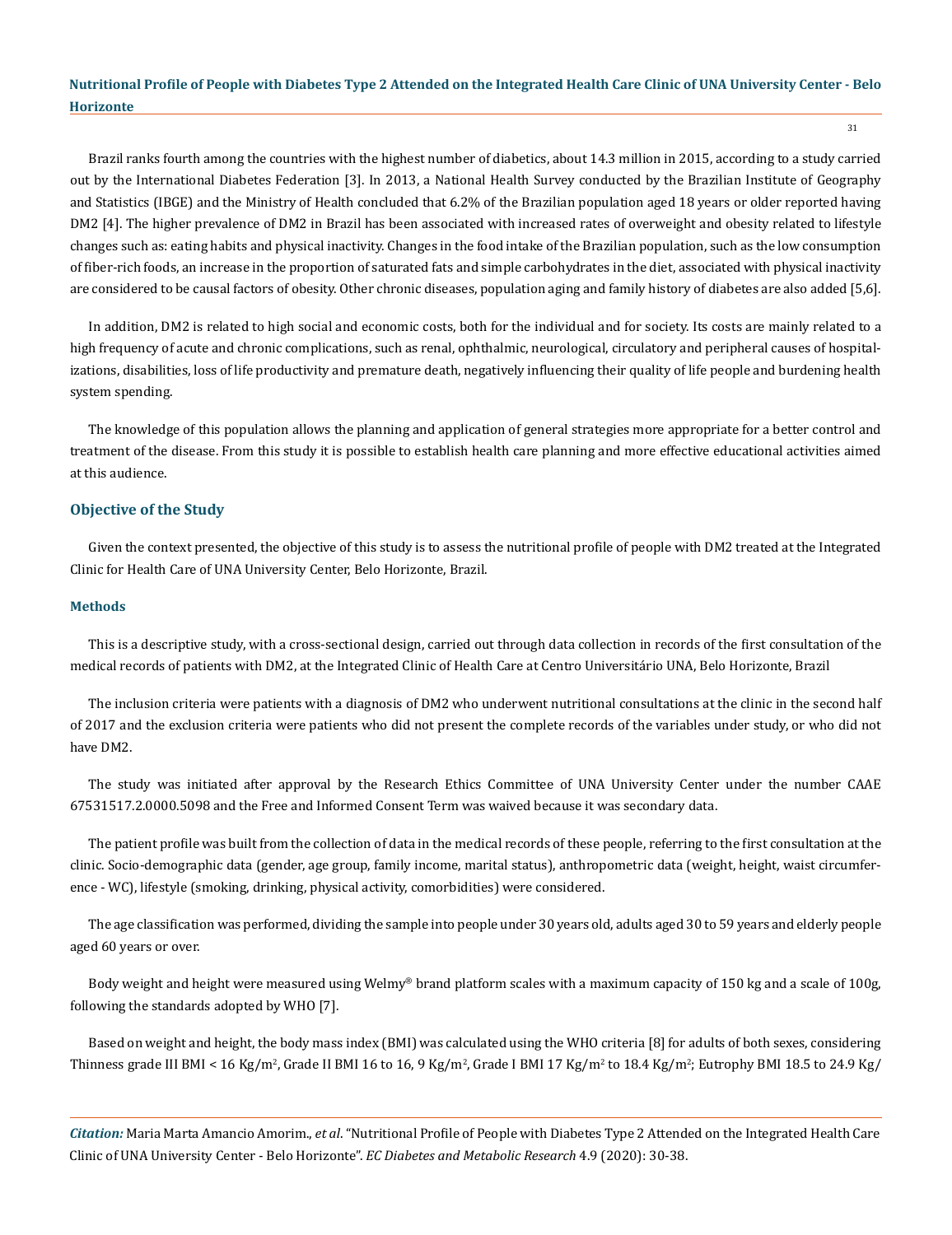m², Pre-obesity BMI 25 to 29.9 Kg/m²; Obesity Grade I BMI 30 to 34.9 Kg/m², Grade II BMI 35 to 39.9 Kg/m² and Grade III BMI > 40 Kg/m² except for the elderly, the BMI classification according to Lipschitz [9] was used, being considered Low weight BMI < 22 Kg/m², Eutrophy 22 to 27 Kg/m<sup>2</sup> and Obesity > 27.0 Kg/m<sup>2</sup>.

The WC was measured with an inelastic tape positioned at the midpoint between the upper part of the iliac crest and the lower part of the last costal arch according to WHO recommendations. The classification of WC used for males is at high risk for cardiovascular disease if WC ≥ 94 cm and very high risk for cardiovascular diseases if WC ≥ 102 cm and for females WC ≥ 80 cm and WC ≥ 88 cm and respective risk classifications [10].

The variables related to lifestyle: smoking, drinking and physical activity were collected from data reported in the anamnesis.

Quantitative data analysis was performed using Excel 2010 software from Microsoft Corporation.

#### **Results**

The total number of nutritional consultations carried out in the second half of 2017 was 940, of which 36 people attended (3.83%) had a diagnosis of diabetes and 29 people reported having DM2 (82.9%).

After applying the inclusion and exclusion criteria, these 29 individuals were kept eligible for the study.

The sociodemographic characteristics, comorbidities, smoking, drinking and practice of activities of the patients included in the study are shown in table 1.

| <b>Variables</b>                          | $\mathbf n$  | $\%$ |
|-------------------------------------------|--------------|------|
| Gender                                    |              |      |
| Female                                    | 23           | 79.3 |
| Male                                      | 6            | 20.7 |
| Age range (years)                         |              |      |
| $\leq 30$                                 | $\mathbf{1}$ | 3.5  |
| $31 - 59$                                 | 13           | 44.8 |
| 60 or more                                | 15           | 51.7 |
| Average = $58.7 \pm 14.3$ years           |              |      |
| <b>Marital status</b>                     |              |      |
| Single                                    | 10           | 34.5 |
| Married                                   | 11           | 38.0 |
| Divorced                                  | 5            | 17.2 |
| Widow                                     | 3            | 10.3 |
| <b>Family Income</b>                      |              |      |
| $<$ R\$ 1000.00                           | 6            | 20.7 |
| R\$ 1000.00 - R\$ 2000.00                 | 9            | 31.0 |
| R\$ 2001.00 - R\$ 3000.00                 | 8            | 27.6 |
| $>$ R\$ 3000.00                           | 6            | 20.7 |
| Average = $R$ 2.258.56 \pm R$$<br>1346.56 |              |      |

*Citation:* Maria Marta Amancio Amorim., *et al*. "Nutritional Profile of People with Diabetes Type 2 Attended on the Integrated Health Care Clinic of UNA University Center - Belo Horizonte". *EC Diabetes and Metabolic Research* 4.9 (2020): 30-38.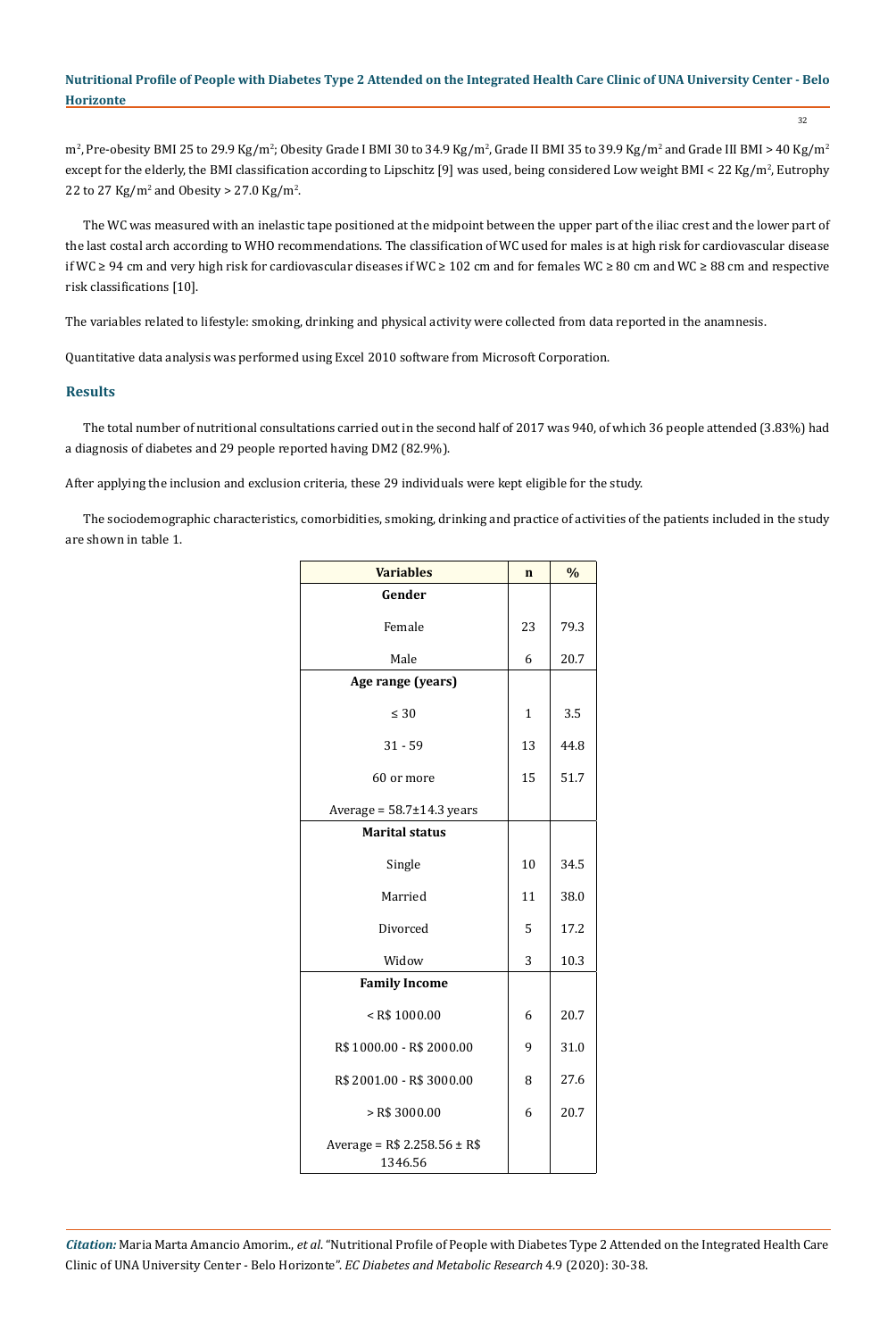| <b>Arterial hypertension</b>         |    |      |
|--------------------------------------|----|------|
|                                      |    |      |
| <b>Yes</b>                           | 14 | 48.3 |
|                                      |    |      |
| No                                   | 15 | 51.7 |
| <b>Other Pathologies</b>             | 8  | 27.6 |
| <b>Smoke</b>                         |    |      |
|                                      |    |      |
| Yes                                  | 3  | 10.3 |
| N <sub>o</sub>                       | 26 | 89.7 |
| <b>Alcoholism</b>                    |    |      |
| Yes                                  | 12 | 41.4 |
|                                      |    |      |
| No                                   | 17 | 58.6 |
| <b>Practice of Physical Activity</b> |    |      |
|                                      |    |      |
| Yes                                  | 7  | 24.1 |
| No                                   | 22 | 75.9 |

*Table 1: Sociodemographic characteristics, comorbidities, smoking, drinking and physical activity in people with type 2 diabetes mellitus, seen at the Integrated Health Care Clinic of UNA University Center, Belo Horizonte, MG, 2019.*

Related to gender, there was a greater number of visits by women. The disease was reported predominantly by adults over 30 years old and the elderly. Only one teenager was attended to, all other visits were to adults over 30 years old or elderly. The marital status of single and married both predominated.

When assessing the family monthly income, it was found that 20.7% received income below R\$ 1.000.00, 31% received income from R\$ 1.000.00 to R\$ 2.000.00, 27.6% of R\$ 2.001.00 to R\$ 3.000.00 and also 20.7% received family income over R\$ 3.000.00. There was a greater concentration of people in the middle income brackets. The average family income of the group was R\$ 2,258.66 ± R\$ 1,346.56.

All people in the sample had some comorbidity, with a predominance of systemic arterial hypertension (SAH) in 14 individuals (48.3%). The sample revealed that 3 people (10.3%) were smokers and 20 people (89.7%) were non-smokers, 12 people (41.4%) reported drinking alcohol and 17 (58.6%) reported being abstainers.

Regarding the practice of physical activity, there was a high prevalence of physical inactivity, with 22 people (75.9%) not practicing any physical activity and 7 people (24.1%) practicing some type of physical activity.

It was found that 23 of the 29 patients had some degree of obesity, equivalent to 79.3% of the sample. The mean BMI of the total group was 33.5 ± 6.4 Kg/m<sup>2</sup> (Table 2).

| <b>Variables</b>  | $\mathbf n$ | $\frac{0}{0}$ |
|-------------------|-------------|---------------|
| Teenager          |             |               |
| Obesity           | 1           | 3.5           |
| Adults            |             |               |
| Thinness grade II | 1           | 3.5           |
| Thinness grade I  | 0           | $\theta$      |
| Eutrophy          | 1           | 3.5           |
| Pre-obesity       | 2           | 6.9           |
| Obesity grade I   | 5           | 17.0          |
| Obesity grade II  | 3           | 10.3          |
| Obesity grade III | 1           | 3.5           |
| Elderly           |             |               |
| Low weight        | 1           | 3.5           |
| Eutrophy          | 1           | 3.5           |
| Obesity           | 13          | 44.8          |
| Total             | 29          | 100%          |

*Table 2: Anthropometric profile by body mass index according to age group in people with type 2 diabetes, seen on an outpatient basis, Belo Horizonte, Brazil, 2019.*

*Citation:* Maria Marta Amancio Amorim., *et al*. "Nutritional Profile of People with Diabetes Type 2 Attended on the Integrated Health Care Clinic of UNA University Center - Belo Horizonte". *EC Diabetes and Metabolic Research* 4.9 (2020): 30-38.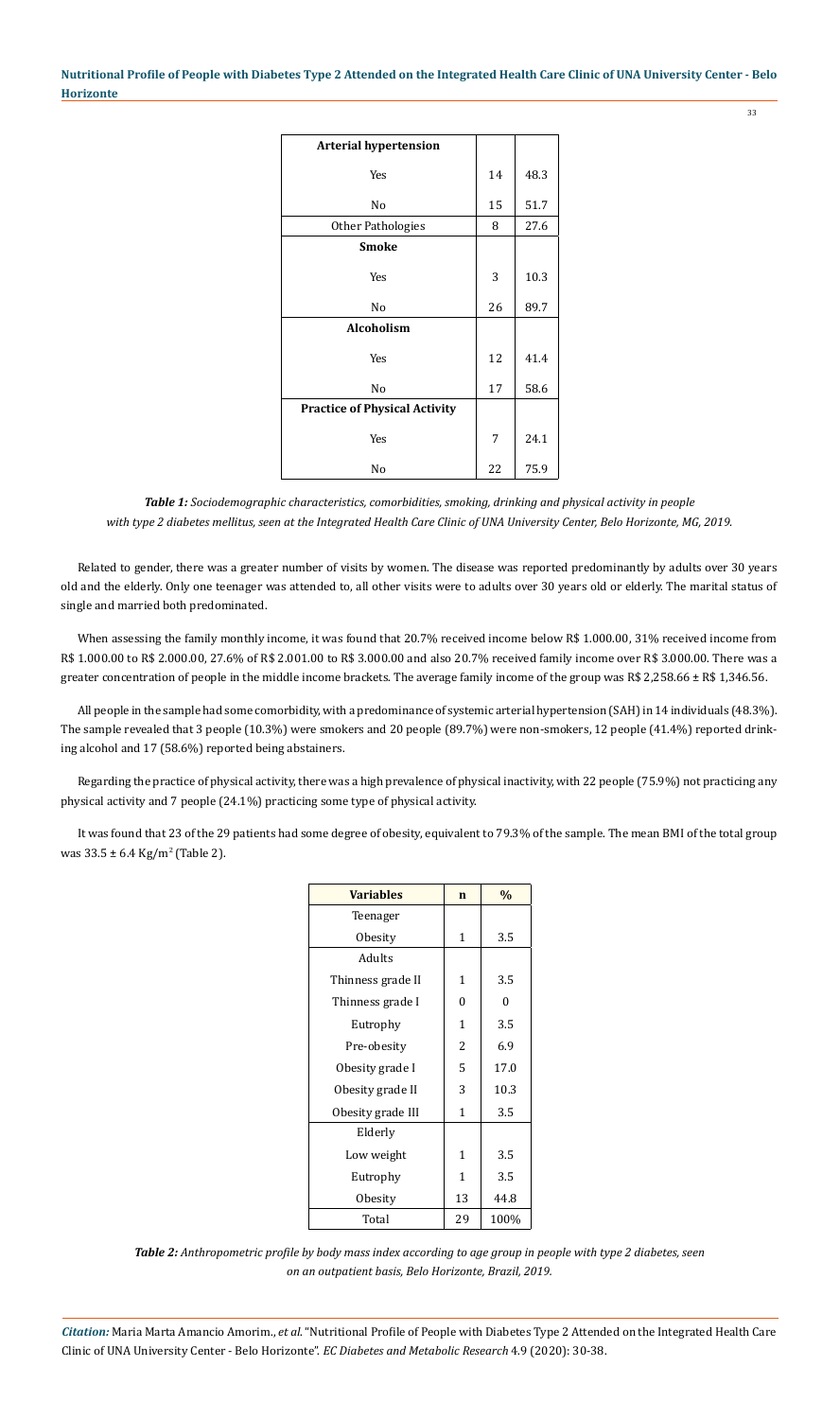There was also a high prevalence of abdominal obesity, 75.9% of the group had a cardiovascular risk classification associated with the WC measures found, and the very high risk classification prevailed in both sexes. All women in the sample had elevated WC. The mean WC found in the group was  $103.7 \pm 14.2$  cm as shown in table 3.

| <b>Cardiovascular Risk</b> | <b>Female</b> |               | <b>Male</b> |               |
|----------------------------|---------------|---------------|-------------|---------------|
|                            | n             | $\frac{0}{0}$ | N           | $\frac{0}{0}$ |
| No Risk                    |               |               |             | 28.6          |
| High Risk                  | 3             | 13.6          |             |               |
| Very High Risk             | 19            | 86.4          | 5           | 71.4          |

*Table 3: Cardiovascular risk according to waist circumference according to sex in people with type 2 diabetes, seen at the integrated health care clinic of UNA University Center, Belo Horizonte, Brazil, 2019.*

The association of the classification of cardiovascular risk with the variable of physical activity revealed a very high number of people who did not practice physical activity (91.3%) and had cardiovascular risk, as shown in table 4.

| <b>Cardiovascular Risk</b> | <b>Practice PA</b> |               | Don't practice PA |      |  |
|----------------------------|--------------------|---------------|-------------------|------|--|
|                            | N                  | $\frac{0}{0}$ | N                 | %    |  |
| No Risk                    |                    | 0             |                   | 6.9  |  |
| High Risk                  |                    | 0             | 3                 | 10.4 |  |
| Very High Risk             |                    | 20.7          | 18                | 62.0 |  |

*Table 4: Cardiovascular risk relationship and physical activity practice in people with type 2 diabetes, seen at the Integrated health care clinic at UNA University Center, Belo Horizonte, Brazil, 2019. PA: Physical Activity.*

## **Discussion**

This study showed a high prevalence of obesity, increased WC, SAH, physical inactivity in people with DM2. The association of these factors with DM2 increases the risk of complications of this disease, amplifies the morbidity and mortality of this population, increasing the frequency of hospital admissions and health costs, also burdening the family budget for treating the disease [6,11,12].

Thus, studies on the nutritional profile of people with DM2 can contribute to the implementation of preventive measures and better control of the disease.

The analysis of the profile of this public, found that women were the ones who most sought care (79.3%), a similar result found in other studies. It is believed that, by having continuous functions with jobs that provide more flexible hours, women often access health services. There is more interest and less fear on the part of women to seek help in the prevention or treatment of their illnesses [13,14].

It was observed that the sample is predominantly composed of adults and the elderly (96.6%), similar to that found in other studies that claim the highest incidence of the disease occurs between 30 and 69 years, and that there is a high frequency of late diagnoses in old age, increasing the risk of cardiovascular complications [5,14,15].

In addition to not having major differences in the predominance of marital status, no evidence was found in other studies of the correlation between marital status and DM2.

*Citation:* Maria Marta Amancio Amorim., *et al*. "Nutritional Profile of People with Diabetes Type 2 Attended on the Integrated Health Care Clinic of UNA University Center - Belo Horizonte". *EC Diabetes and Metabolic Research* 4.9 (2020): 30-38.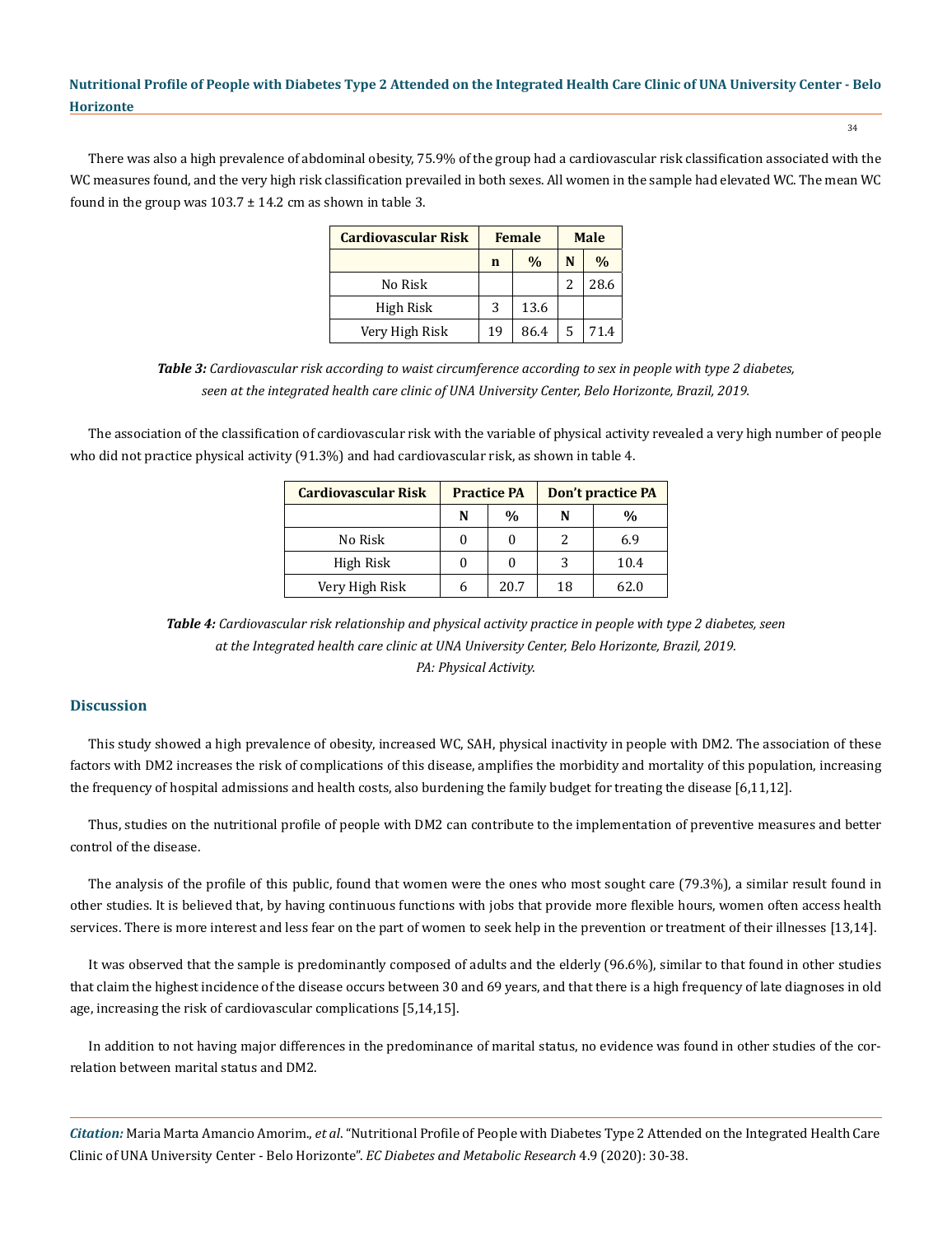The association between low income and the occurrence of DM2 was also not found a result corresponding to that revealed in other studies [16,17]. However, there are studies in the literature that discuss the importance of having an adequate income for the follow-up of nutritional planning by the patient and relate low income to diagnosis and control of the disease hampered by difficult access to health services [11,18].

The most prevalent comorbidity was SAH present in 48.3%, however in other studies higher values were found - Bobek., *et al*. [19] found 72.8% and Garcia., *et al*. [20] 72.9%. This result can be justified by the fact that the presence of SAH was detected by self-referral and many patients are unaware of the condition of hypertension. Even so, there is a lot of research that reinforces that the prevalence of SAH in people with DM2 is high and consequently the presence of SAH can be considered a risk factor for common cardiovascular complications in DM2 [14,21].

Smoking is considered a risk factor for the development of DM2. Research indicates that the relationship between smoking and diabetes is due to the fact that tobacco seems to be associated with the promotion of central obesity, with an increase in plasma cortisol concentrations in smokers, as well as with an increase in inflammatory markers and oxidative stress. caused by smoking. And it is still known that nicotine can also bind to nicotinic receptors in pancreatic cells and, thus, directly reduce insulin secretion [4]. In Brazil, due to the intensification of the Tobacco Control Program promoted by the Brazilian government, smoking has significantly decreased (it was 34.8% in 1989), which could be detected by the Surveillance of Risk and Protection Factors for Chronic Diseases Survey by Telephone Survey - VIGITEL, in which 10.2% of respondents in Brazil were smokers and in Belo Horizonte 15.3%, results close to those found in the present study (10.3%).

The moderate intake of alcoholic beverages is not widely accepted in the world. In Brazil, the standard dose measurement corresponding to approximately 10 - 12 grams of ethanol/day (equivalent to a 330 ml beer can, or a 100 ml wine glass, or a 30 ml of distilled drink) as a limit for non-harmful intake. There are studies that indicate benefits of moderate alcohol consumption for people with DM2, however the mechanisms of action are not well established, it is suspected that it is related to the decrease in glucose intolerance and also in the resistance to the action of insulin [23]. Data obtained by VIGITEL [22] refer that 15.3% of the population investigated in Belo Horizonte drink moderately. In the study group, although 12 people (41.4%) reported alcohol consumption, only one of these people could be considered as a person who makes excessive use of alcohol, according to information found in the medical records. The other 11 people reported low frequency use and there is no record of the amount ingested to infer harmful or abusive use.

Regarding the practice of physical activity, the results found are superior (75.9%) to those found in VIGITEL [22] for the population of Belo Horizonte (47.6%). This factor has a negative impact on the control of DM2, since studies in the literature show that obese and sedentary people are twice as likely to develop DM2 when compared to those who did not have such characteristics. In addition, increased physical activity and weight control have been associated with decreased peripheral insulin resistance, thus reducing the possibility of having DM2, being beneficial for disease prevention and control [6,11].

The high prevalence of obesity found in the group corresponds to results found in other studies conducted in Rio de Janeiro [24] and Pernambuco [14], respectively 70% and 60.7%. It is known that obesity has been considered one of the main risk factors for DM2 and is directly linked to the increase in BMI. Increasing weight worsens the response of pancreatic beta cells to glucose, causing a decrease in insulin release and an increase in insulin resistance. For this reason, studies are unanimous in affirming the need for weight control in the management of DM2 [25].

Studies indicate an association between WC and changes in cardiovascular metabolism, mainly related to the lipid profile, fasting glucose and insulin resistance [26]. WC is considered the best indicator of visceral obesity, being strongly related to atherosclerotic car-

*Citation:* Maria Marta Amancio Amorim., *et al*. "Nutritional Profile of People with Diabetes Type 2 Attended on the Integrated Health Care Clinic of UNA University Center - Belo Horizonte". *EC Diabetes and Metabolic Research* 4.9 (2020): 30-38.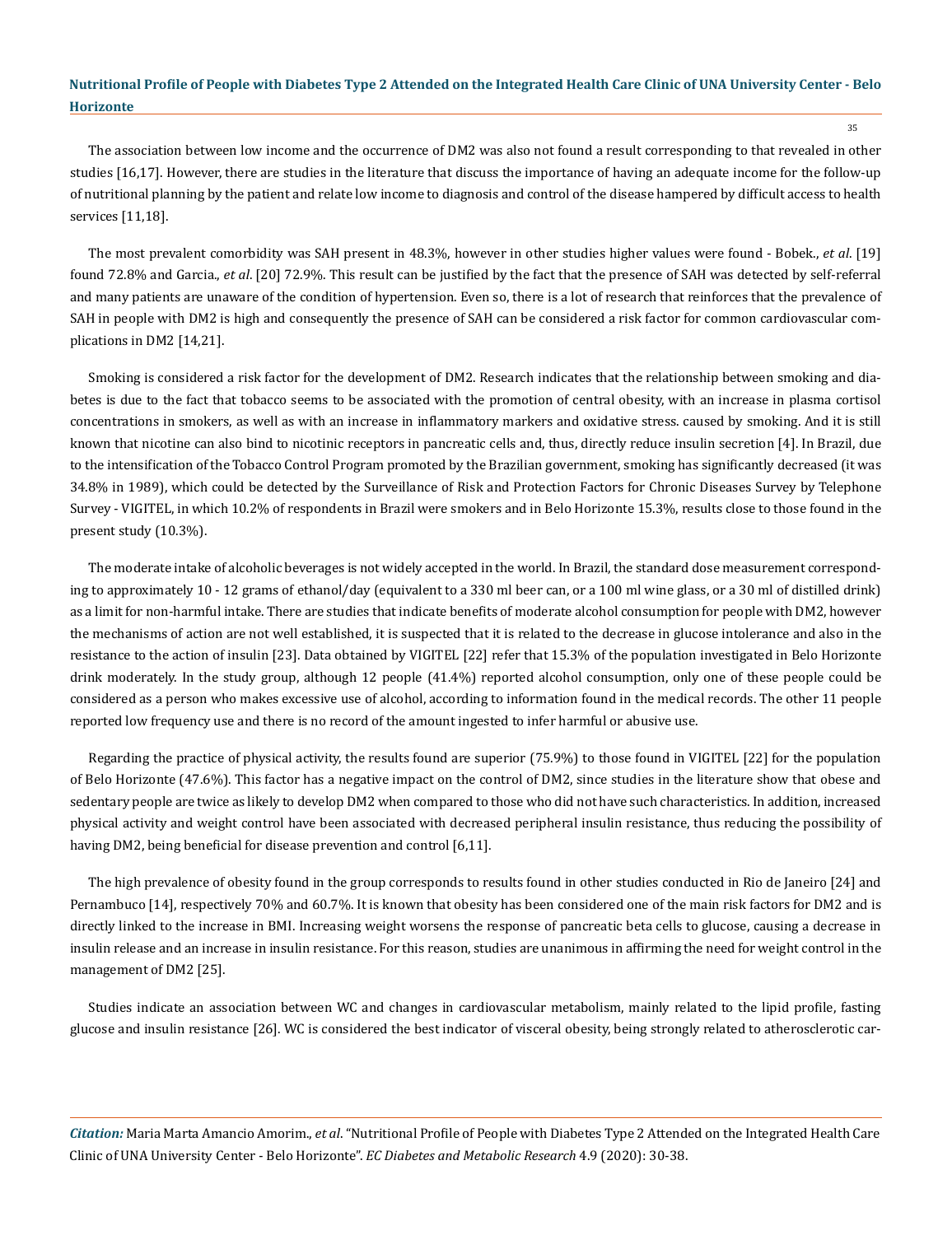diovascular diseases [27]. Therefore, abdominal obesity is a strong risk factor for chronic non-communicable diseases such as DM2 and cardiovascular diseases [28]. The present study found a high prevalence of increased WC, predicting cardiovascular risk, especially among women, with a very high risk classification (86.4%). Silveira [28] and Barazetti., *et al*. [29] also found a high prevalence of altered WC among patients with DM2, with a predominance of women, 65.8% and 74% respectively.

Studies highlight the association between measures of WC, cardiovascular risk and physical practice. It also points out, as in this study, a high frequency of cardiovascular risk among sedentary people [25,30].

#### **Conclusion**

The studied group of people with DM2 treated at the Integrated Health Care Clinic of UNA University Center, Belo Horizonte, Brazil showed a high prevalence of obesity and physical inactivity with cardiovascular risk, especially among women and sedentary people. Strategies aimed at changing these conditions, integrating multidisciplinary teams with interdisciplinary approaches are essential to prevent and control complications related to this disease. In addition, when carrying out nutritional planning, it must be individualized and these conditions need to be considered in its preparation.

#### **Bibliography**

- 1. [World Health Organization. Definition, diagnosis and classification of diabetes mellitus and its complications: report of a WHO con](https://apps.who.int/iris/handle/10665/66040)[sultation. Geneva, World Health Organization \(1999\): 59.](https://apps.who.int/iris/handle/10665/66040)
- 2. [World Health Organization. Global report on diabetes. Geneva, World Health Organization \(2016\): 88.](https://apps.who.int/iris/bitstream/handle/10665/204871/9789241565257_eng.pdf?sequence=1)
- 3. International Diabetes Federation. IDF Atlas. 7<sup>th</sup> edition. Brussels, Bélgica: International Diabetes Federation (2015).
- 4. [Sociedade Brasileira de Diabetes. Diretrizes da Sociedade Brasileira de Diabetes \[Brazilian Diabetes Society Guidelines\]. São Paulo:](https://www.diabetes.org.br/profissionais/images/DIRETRIZES-COMPLETA-2019-2020.pdf)  [Editora Clannad \(2017\).](https://www.diabetes.org.br/profissionais/images/DIRETRIZES-COMPLETA-2019-2020.pdf)
- 5. [Malerbi DA and Franco LJ. "Multicenter study of the prevalence of diabetes mellitus and impaired glucose tolerance in the urban](https://care.diabetesjournals.org/content/15/11/1509)  [Brazilian population aged 30-69".](https://care.diabetesjournals.org/content/15/11/1509) *Diabetes Care* 15 (1992): 1509-1516.
- 6. [Sartorelli DS and Franco LJ. "Tendências do diabetes mellitus no Brasil: o papel da transição nutricional. Cad. Saúde Pública \[Trends](https://www.scielo.br/scielo.php?script=sci_arttext&pid=S0102-311X2003000700004&lng=en)  [in diabetes mellitus in Brazil: the role of nutritional transition".](https://www.scielo.br/scielo.php?script=sci_arttext&pid=S0102-311X2003000700004&lng=en) *Public Health Notebook* 19.1 (2003): S29-S36.
- 7. [World Health Organization \(WHO\). "Physical status: the use and interpretation of anthropometry". Geneva \(1995\).](https://apps.who.int/iris/handle/10665/37003)
- 8. [World Health Organization \(WHO\). Obesity: preventing and managing the global epidemic. \(Report of a World Health Organization](https://www.who.int/nutrition/publications/obesity/WHO_TRS_894/en/)  [Consultation\). Geneva: World Health Organization \(1998\).](https://www.who.int/nutrition/publications/obesity/WHO_TRS_894/en/)
- 9. [Lipschitz DA. "Screening for nutritional status in the elderly".](https://pubmed.ncbi.nlm.nih.gov/8197257/) *Primary Care* 21.1 (1994): 55-67.
- 10. [World Health Organization \(WHO\). Waist circumference and waist-hip ratio Report of a WHO Expert Consultation. Geneva \(2008\).](https://www.who.int/nutrition/publications/obesity/WHO_report_waistcircumference_and_waisthip_ratio/en/)
- 11. [Flor LS and Campos MR. "Prevalência de diabetes mellitus e fatores associados na população adulta brasileira: evidências de um in](https://www.scielo.br/scielo.php?script=sci_arttext&pid=S1415-790X2017000100016)[quérito de base populacional \[Prevalence of diabetes mellitus and associated factors in the Brazilian adult population: evidence from](https://www.scielo.br/scielo.php?script=sci_arttext&pid=S1415-790X2017000100016)  a population-based survey]". *[Revista Brasileira de Epidemiologia](https://www.scielo.br/scielo.php?script=sci_arttext&pid=S1415-790X2017000100016)* 20.1 (2017): 16-29.
- 12. Guidoni CM., *et al.* ["Assistência ao diabetes no Sistema Único de Saúde: análise do modelo atual \[Diabetes care in the Unified Health](http://www.revistas.usp.br/bjps/article/view/10652)  System: analysis of the current model]". *[Brazilian Journal of Pharmaceutical Sciences](http://www.revistas.usp.br/bjps/article/view/10652)* 45.1 (2009): 37-48.

*Citation:* Maria Marta Amancio Amorim., *et al*. "Nutritional Profile of People with Diabetes Type 2 Attended on the Integrated Health Care Clinic of UNA University Center - Belo Horizonte". *EC Diabetes and Metabolic Research* 4.9 (2020): 30-38.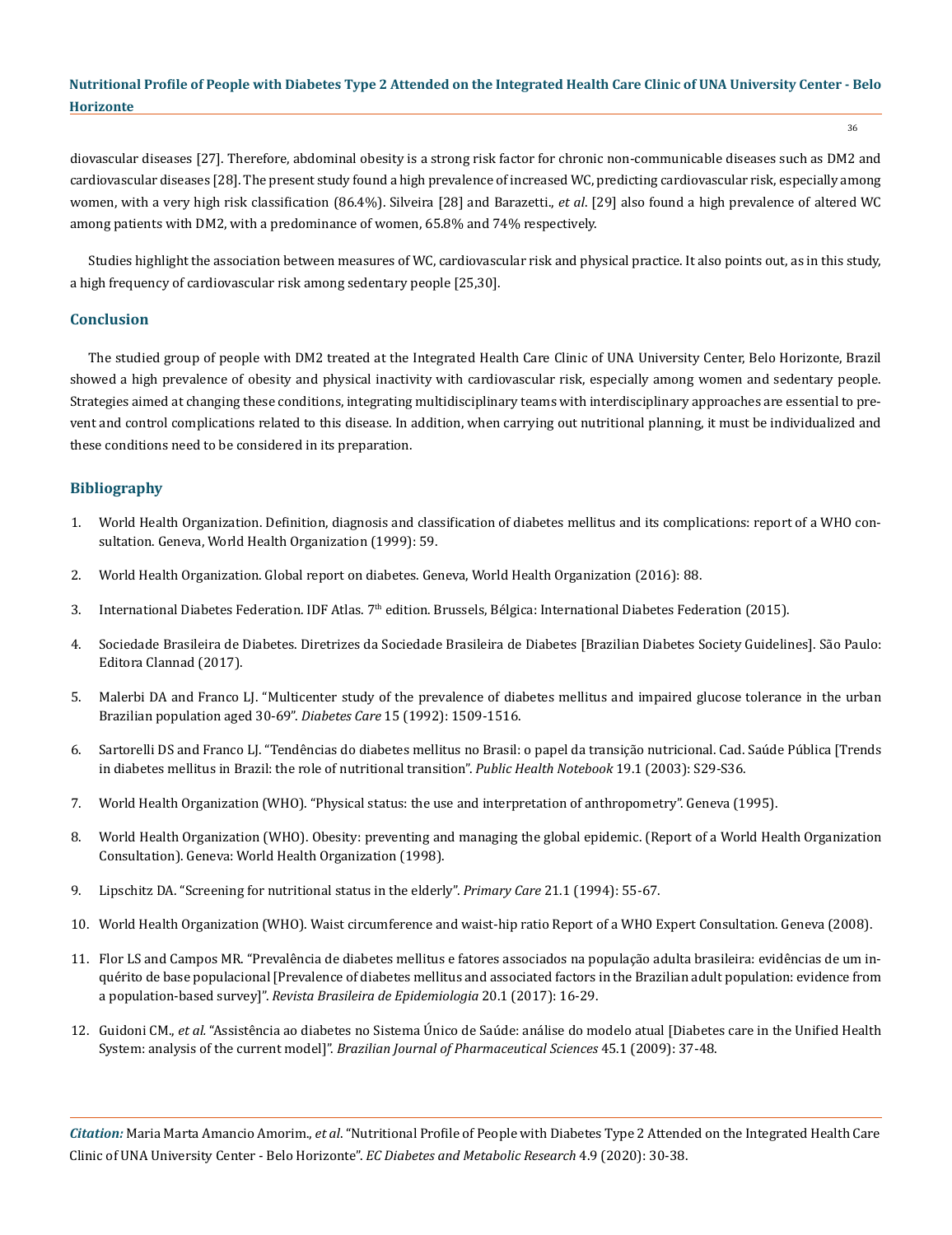- 13. Oliveira AF., *et al.* ["Perfil de pacientes que procuram atendimento nutricional \[Profile of patients seeking nutritional care\]".](https://core.ac.uk/download/pdf/230452278.pdf) *Revista Salus* [2.1 \(2008\).](https://core.ac.uk/download/pdf/230452278.pdf)
- 14. Amorim TC., *et al.* ["Perfil clínico e antropométrico de pacientes idosos com diabetes mellitus tipo 2 atendidos em ambulatório \[Clini](https://pesquisa.bvsalud.org/portal/resource/pt/biblio-848442?lang=en)[cal and anthropometric profile of elderly patients with type 2 diabetes mellitus treated at an outpatient clinic\]".](https://pesquisa.bvsalud.org/portal/resource/pt/biblio-848442?lang=en) *Scientia Medica* 27.3 [\(2017\).](https://pesquisa.bvsalud.org/portal/resource/pt/biblio-848442?lang=en)
- 15. Costa AF., *et al.* ["Carga do diabetes mellitus tipo 2 no Brasil \[Burden of type 2 diabetes mellitus in Brazil\]".](https://www.scielo.br/scielo.php?script=sci_arttext&pid=S0102-311X2017000205011&lng=en&nrm=iso&tlng=en) *Cadernos de Saúde Pública*  [33.2 \(2017\): e00197915.](https://www.scielo.br/scielo.php?script=sci_arttext&pid=S0102-311X2017000205011&lng=en&nrm=iso&tlng=en)
- 16. Bosi PL., *et al.* ["Prevalência de diabetes mellitus e tolerância à glicose diminuída na população urbana de 30 a 79 anos da cidade de](https://www.scielo.br/scielo.php?script=sci_arttext&pid=S0004-27302009000600006) [São Carlos, São Paulo \[Prevalence of diabetes mellitus and impaired glucose tolerance in the urban population aged 30 to 79 years in](https://www.scielo.br/scielo.php?script=sci_arttext&pid=S0004-27302009000600006)  the city of São Carlos, São Paulo]". *[Arquivos Brasileiros de Endocrinologia and Metabologia](https://www.scielo.br/scielo.php?script=sci_arttext&pid=S0004-27302009000600006)* 53.6 (2009):726-732.
- 17. Lyra R., *et al.* ["Prevalência de diabetes mellitus e fatores associados em população urbana adulta de baixa escolaridade e renda do](https://www.scielo.br/scielo.php?script=sci_arttext&pid=S0004-27302010000600009)  [sertão nordestino brasileiro \[Prevalence of diabetes mellitus and associated factors in an adult urban population with low education](https://www.scielo.br/scielo.php?script=sci_arttext&pid=S0004-27302010000600009)  [and income in the Brazilian northeastern hinterland\]".](https://www.scielo.br/scielo.php?script=sci_arttext&pid=S0004-27302010000600009) *Arquivo Brasileiro de Endocrinologia* 54.6 (2010): 560-566.
- 18. Zanetti ML., *et al.* ["Adesão às recomendações nutricionais e variáveis sociodemográficas em pacientes com diabetes mellitus \[Adher](https://www.scielo.br/scielo.php?script=sci_arttext&pid=S0080-62342015000400619&lng=en&nrm=iso&tlng=pt)[ence to nutritional recommendations and sociodemographic variables in patients with diabetes mellitus\]".](https://www.scielo.br/scielo.php?script=sci_arttext&pid=S0080-62342015000400619&lng=en&nrm=iso&tlng=pt) *Revista Escola de Enfermagem USP* [49.4 \(2015\): 619-625.](https://www.scielo.br/scielo.php?script=sci_arttext&pid=S0080-62342015000400619&lng=en&nrm=iso&tlng=pt)
- 19. Bobek ML., *et al.* ["Fatores de risco e uso de medicamentos em diabéticos de três municípios do Rio Grande do Sul \[Risk factors and](https://pesquisa.bvsalud.org/portal/resource/pt/biblio-859786)  [medication use in diabetics in three municipalities in Rio Grande do Sul\]".](https://pesquisa.bvsalud.org/portal/resource/pt/biblio-859786) *Revista Baiana de Saúde Pública* V40.2 (2016): 410-427.
- 20. Garcia C., *et al.* ["Estado Nutricional e as comorbidades associadas ao Diabetes Mellitus tipo 2 no idoso \[Nutritional status and comor](https://pesquisa.bvsalud.org/portal/resource/pt/biblio-868949)[bidities associated with type 2 Diabetes Mellitus in the elderly\]".](https://pesquisa.bvsalud.org/portal/resource/pt/biblio-868949) *Estudo Interdisciplinar: Envelhecer* 21.1 (2016): 205-216.
- 21. [Vancea DMM. "Efeito da frequência do exercício físico no con¬trole glicêmico e composição corporal de diabéticos tipo 2 \[Effect of](https://www.scielo.br/scielo.php?script=sci_arttext&pid=S0066-782X2009000100005) [frequency of physical exercise on glycemic control and body composition in type 2 diabetics\]".](https://www.scielo.br/scielo.php?script=sci_arttext&pid=S0066-782X2009000100005) *Arquivos Brasileiros de Cardiologia* [92.1 \(2009\): 23-30.](https://www.scielo.br/scielo.php?script=sci_arttext&pid=S0066-782X2009000100005)
- 22. Vigitel Brasil. "Vigilância de fatores de risco e proteção para doenças crônicas por inquérito telefônico [surveillance of risk and protective factors for chronic diseases by telephone survey]". Brasília: Ministério da Saúde (2016).
- 23. Andrade AG and Oliveira LG. "Principais consequências em longo prazo relacionadas ao consumo moderado de álcool [Main longterm consequences related to moderate alcohol consumption]". In Andrade AG, Antony JC, Silveira CM. Álcool e suas consequências: uma abordagem multiconceitual. Minha Editora (2009).
- 24. Barroso AT., *et al.* ["Associação entre a obesidade central e a incidência de doenças e fatores de risco cardiovascular \[Association be](https://www.scielo.br/pdf/ijcs/v30n5/pt_2359-4802-ijcs-30-05-0416.pdf)[tween central obesity and the incidence of diseases and cardiovascular risk factors\]".](https://www.scielo.br/pdf/ijcs/v30n5/pt_2359-4802-ijcs-30-05-0416.pdf) *International Journal of Cardiovascular Sciences* [30.5 \(2017\): 416-424.](https://www.scielo.br/pdf/ijcs/v30n5/pt_2359-4802-ijcs-30-05-0416.pdf)
- 25. Bernardes FB., *et al.* ["Relação da obesidade com diabetes mellitus tipo 2 com ênfase em nutrição e atividade física \[Relationship](https://go.gale.com/ps/anonymous?id=GALE%7CA391461955&sid=googleScholar&v=2.1&it=r&linkaccess=abs&issn=19819919&p=AONE&sw=w)  [between obesity and type 2 diabetes mellitus with emphasis on nutrition and physical activity\]".](https://go.gale.com/ps/anonymous?id=GALE%7CA391461955&sid=googleScholar&v=2.1&it=r&linkaccess=abs&issn=19819919&p=AONE&sw=w) *Revista Brasileira de Obesidade, [Nutrição e Emagrecimento](https://go.gale.com/ps/anonymous?id=GALE%7CA391461955&sid=googleScholar&v=2.1&it=r&linkaccess=abs&issn=19819919&p=AONE&sw=w)* 3.15 (2009) 241-250.
- 26. Santos S., *et al.* ["Qualidade de vida e fatores associados na diabetes tipo 2: um estudo observacional \[Quality of life and associated](https://www.researchgate.net/publication/317470846_Qualidade_de_vida_e_fatores_associados_na_diabetes_mellitus_tipo_2_estudo_observacional) factors in type 2 diabetes: an observational study]". *[Revista Portuguesa de Medicina Geral e Familiar](https://www.researchgate.net/publication/317470846_Qualidade_de_vida_e_fatores_associados_na_diabetes_mellitus_tipo_2_estudo_observacional)* 31 (2015): 186-196.
- 27. Soar C., *et al.* ["A relação cintura quadril e o perímetro da cintura associados ao índice de massa corporal em estudo com escolares](https://www.scielo.br/scielo.php?script=sci_abstract&pid=S0102-311X2004000600019&lng=en&nrm=iso)  [\[The waist-to-hip ratio and waist circumference associated with body mass index in a study with schoolchildren\]".](https://www.scielo.br/scielo.php?script=sci_abstract&pid=S0102-311X2004000600019&lng=en&nrm=iso) *Caderno de Saúde Pública* [20.6 \(2004\): 1609-1616.](https://www.scielo.br/scielo.php?script=sci_abstract&pid=S0102-311X2004000600019&lng=en&nrm=iso)

*Citation:* Maria Marta Amancio Amorim., *et al*. "Nutritional Profile of People with Diabetes Type 2 Attended on the Integrated Health Care Clinic of UNA University Center - Belo Horizonte". *EC Diabetes and Metabolic Research* 4.9 (2020): 30-38.